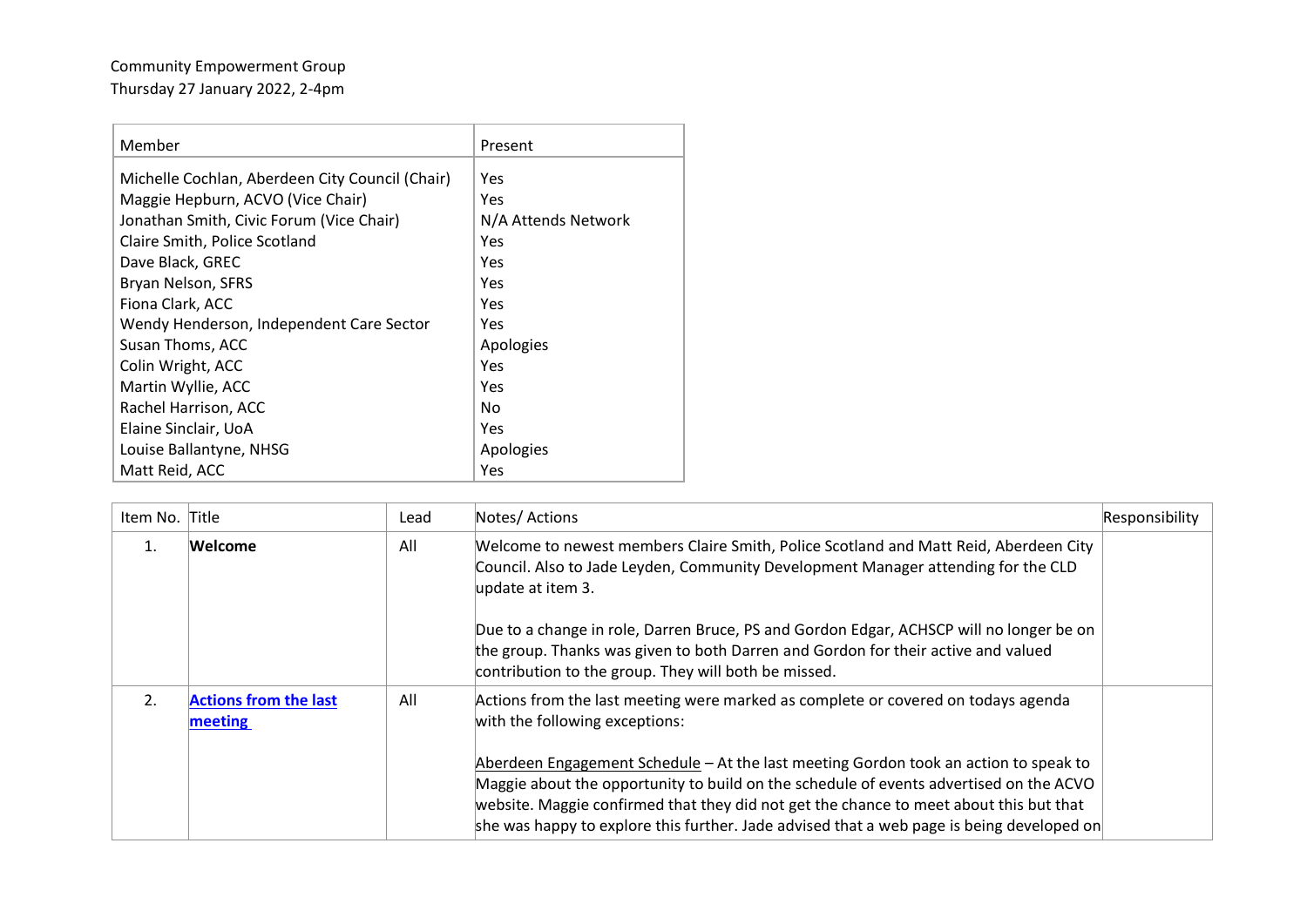|    |                                         |           | the Community Planning Aberdeen website to promote engagement/ consultation<br>opportunities for children and young people. The group will maintain a watching brief on<br>this to understand what impact the new page has and if there is learning from this or the<br>ACVO web page for a broader Aberdeen Engagement Schedule.                                                                                                                                                                                                                                                                                                                                                                                                                                                                                                                                                                                                                                                                                                                                                                                                                                                                                                                                                                                                                                                                                                                                                                                                                                                                      | JL/MH |
|----|-----------------------------------------|-----------|--------------------------------------------------------------------------------------------------------------------------------------------------------------------------------------------------------------------------------------------------------------------------------------------------------------------------------------------------------------------------------------------------------------------------------------------------------------------------------------------------------------------------------------------------------------------------------------------------------------------------------------------------------------------------------------------------------------------------------------------------------------------------------------------------------------------------------------------------------------------------------------------------------------------------------------------------------------------------------------------------------------------------------------------------------------------------------------------------------------------------------------------------------------------------------------------------------------------------------------------------------------------------------------------------------------------------------------------------------------------------------------------------------------------------------------------------------------------------------------------------------------------------------------------------------------------------------------------------------|-------|
| 3. | <b>CLD Annual Report</b>                | Colin     | Colin explained that the CLD team has gathered information for the CLD Annual Report<br>but a report is not yet ready for circulating. It will be brought to the next meeting.<br>However, Colin did provide a copy of the HMIE Visit Summary Report. The report<br>recognises the impact of the pandemic on the delivery of the 2018-21 CLD plan and<br>highlights the ingenuity of the CLD team in responding to these challenges by offering<br>online classes and opportunities.<br>A key priority identified by HMIE previously was to strengthen the governance for CLD.<br>The report states that governance arrangements for CLD have improved considerably<br>since the last inspection visit. The refreshed Community Empowerment Group (CEG) has<br>been operating in its current form for almost a year and now has clear responsibility and<br>ownership for the governance of the CLD Plan. It states that members of the group are<br>committed to aligning the CLD Plan with the Community Planning Partnership and Local<br>Outcomes Improvement Plan (LOIP) priorities. They are making good progress with this<br>and closer alignment has emerged with a clear focus on meeting needs. The report<br>concludes that as a result of the improvements made, HM Inspectors will make no more<br>visits to Aberdeen City in connection with the original inspection. The group thanked<br>Colin and the CLD team for the great work and progress made as highlighted within the<br>report. The group are keen to receive information on progress made against the revised<br>CLD plan. | CW    |
| 4. | <b>Review of Aberdeen City</b><br>Voice | Michelle, | Michelle updated the group on progress made with the review of City Voice so far. A<br>Anne, Bryan baseline assessment has been conducted to understand key issues which need to be<br>and Dave examined further as part of the review.<br>One area for improvement is better representation/ participation of younger people (16-<br>24 years and 25-34 years) on the panel. The review team would like to do some<br>engagement with young people to find out their views. The Community Empowerment<br>Group suggested engaging the Youth Council and college/ university students to find out<br>what they think about City Voice. Michelle advised that she has met with Cate Russell,<br>UoA student attending a previous meeting, who offered some personal feedback to say<br>that short films or 'reels' appear to be the best way to engage young people.                                                                                                                                                                                                                                                                                                                                                                                                                                                                                                                                                                                                                                                                                                                                    |       |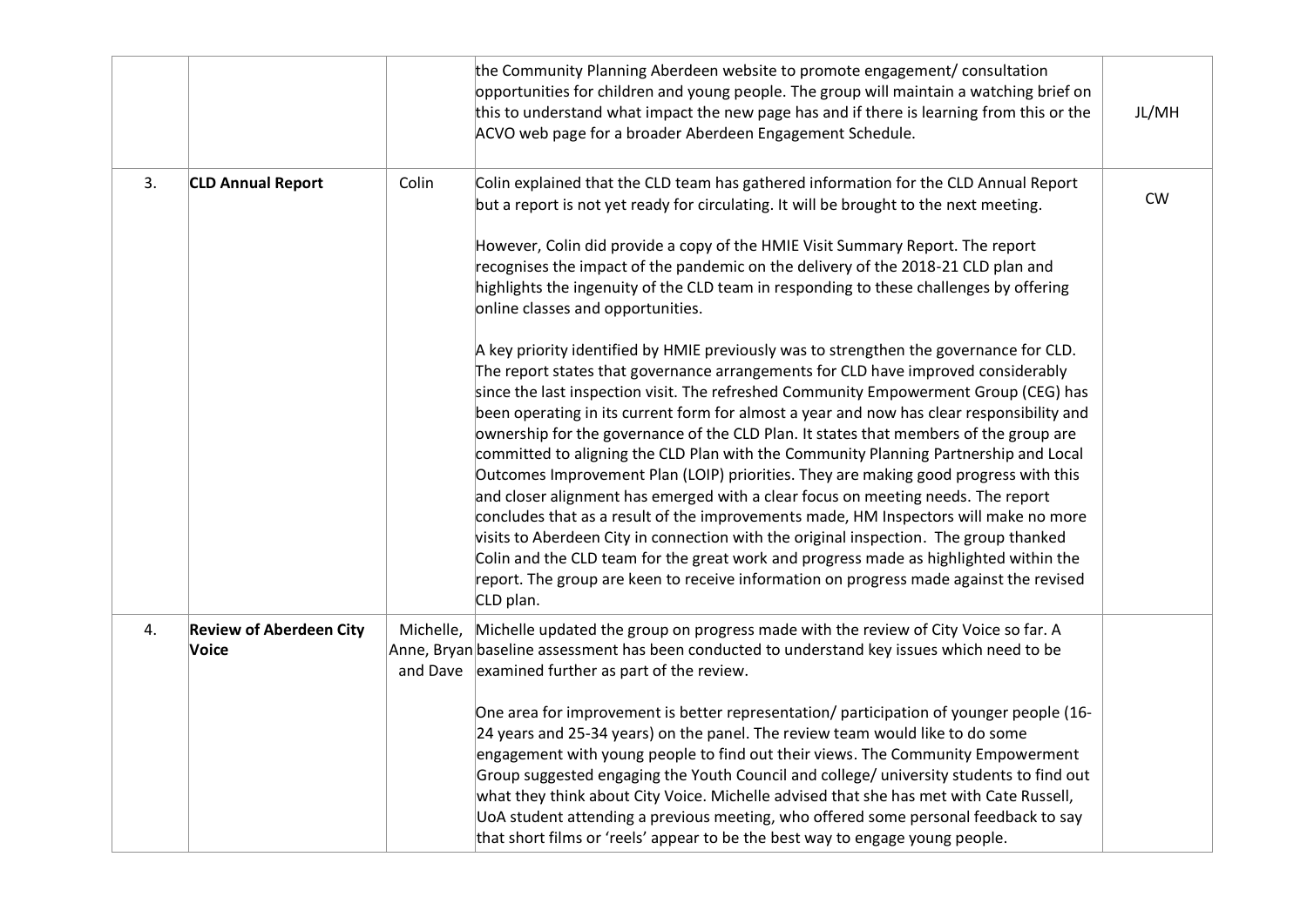|    |                                                                                            |         | Fiona advised that social media is the way forward for dealing with young people, not<br>websites or facebook. She listed 'New Social Media Platforms Marketers Should Watch in<br>2022'.<br>Twitch.<br>$\bullet$<br>Discord.<br>TikTok.<br>$\bullet$<br>Clubhouse.<br>Twitter Spaces.<br>Caffeine.<br>Instagram Reels.<br>$\bullet$                                                                                                                       |             |
|----|--------------------------------------------------------------------------------------------|---------|------------------------------------------------------------------------------------------------------------------------------------------------------------------------------------------------------------------------------------------------------------------------------------------------------------------------------------------------------------------------------------------------------------------------------------------------------------|-------------|
|    |                                                                                            |         | Jade advised that she has feedback from young people on how they want to be engaged<br>gathered by Kirsty Wyllie as part of 'learning for all' that could also provide insight. Jade<br>to share.                                                                                                                                                                                                                                                          | JL          |
|    |                                                                                            |         | The review team thanked the Community Empowerment Group for their feedback and<br>agreed to explore this area further. Engagement is also planned with City Voice panel<br>members to get feedback on their experience of City Voice.                                                                                                                                                                                                                      |             |
|    |                                                                                            |         | One of the aims of the review will be for more people to switch to digital surveys rather<br>than paper. Wendy advised that ACHSCP are investing in tech and are looking at how<br>people can be supported to engage in this way so there may be learning there. Wendy to<br>provide any available information on this.                                                                                                                                    | <b>WH</b>   |
|    |                                                                                            |         | A draft findings report will be brought to the next meeting.                                                                                                                                                                                                                                                                                                                                                                                               | MC/AM/DB/BN |
| 5. | <b>Update on Review of</b><br><b>Engagement, Participation</b><br>& Empowerment Strategy - | Maggie, | Dave provided an update on the development of the revised strategy which he felt has<br>Dave, Fiona been a very collaborative process. The strategy review team have been considering the<br>comments received from the Community Empowerment Group. Dave shared the outline<br>structure of the revised plan and explained that it would have a static element as well as<br>more dynamic appendices which would keep the strategy living and up to date. |             |
|    |                                                                                            |         | The group discussed the ladder of participation/engagement which will provide the<br>backbone for the revised strategy. It was agreed that the language used should be<br>accessible to all. There was a debate on the pros and cons of using a recognised ladder<br>such as Arnstein's Ladder of Citizen Participation and developing our own ladder. A ladder                                                                                            |             |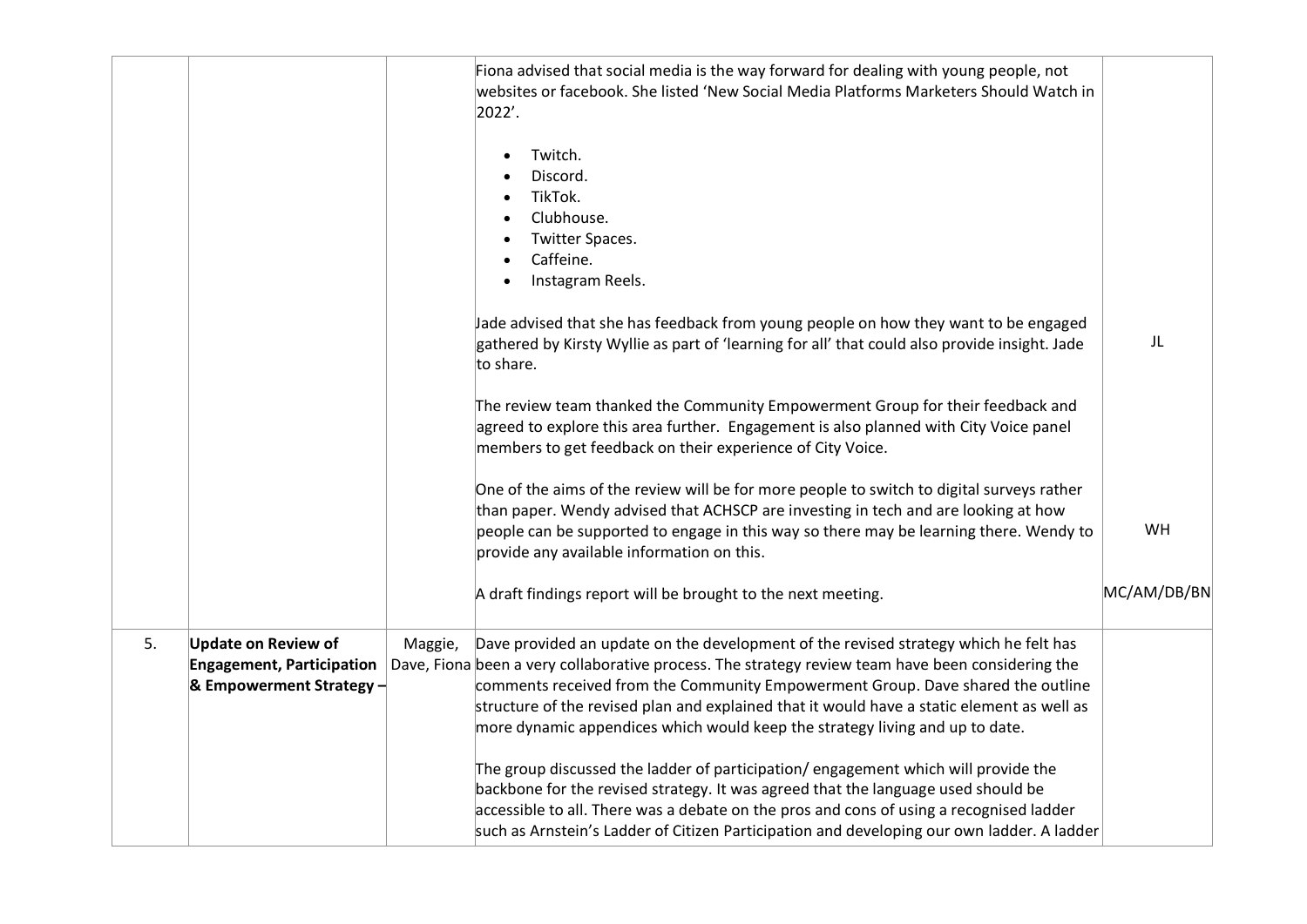|    |                                                              |          | for Aberdeen would offer a consistent approach whilst a ladder such as the Arnstein's has<br>credibility. In any case, matching the chosen ladder to examples of CPA engagement<br>activity would be critical to conceptualise the ladder. Michelle advised she had previously<br>used the ladder (within the current strategy) to map examples of Council engagement as<br>part of a review she had led on some years ago. Michelle to share - See Appendix 2.<br>Matt shared pathways to participation model for schools. He confirmed that historically<br>there was a youth engagement strategy but that this has been superseded by Child<br>Friendly City programme. The intention is that the revised Engagement, Participation and<br>Empowerment Strategy would be overarching and cover children and young people as a<br>specific group.<br>The group agreed to simplify the title of the revised strategy to Community Planning                                                                                                                                     | MC<br>DB, MH, FC, |
|----|--------------------------------------------------------------|----------|---------------------------------------------------------------------------------------------------------------------------------------------------------------------------------------------------------------------------------------------------------------------------------------------------------------------------------------------------------------------------------------------------------------------------------------------------------------------------------------------------------------------------------------------------------------------------------------------------------------------------------------------------------------------------------------------------------------------------------------------------------------------------------------------------------------------------------------------------------------------------------------------------------------------------------------------------------------------------------------------------------------------------------------------------------------------------------|-------------------|
|    |                                                              |          | Aberdeen Community Empowerment Strategy.                                                                                                                                                                                                                                                                                                                                                                                                                                                                                                                                                                                                                                                                                                                                                                                                                                                                                                                                                                                                                                        | <b>MC</b>         |
| 6. | <b>Locality Planning and</b><br><b>Update from LEGs/PNPs</b> | Michelle | Michelle advised that there was an action recorded at the last meeting to invite all<br>members of the Integrated Locality Planning Team to this meeting so that the group could<br>meet them. However, due to staff absence and temporary displacement of public health<br>coordinators due to omicron variant, this invite is on hold.<br>Maggie confirmed the current pressure on the ACHSCP due to the virus and advised that<br>third sector and community groups are being asked to volunteer to lessen this. Should the<br>crisis be escalated, this will only get worse. Despite this, community engagement is still<br>continuing through Community First. Other groups have been put on hold. Maggie is<br>currently doing some work to understand what the response has been from the third<br>sector.<br>Michelle realised that she had neglected to invite Rachel to the meeting and therefore<br>there was no representation from the LEGs or PNPs today given that Gordon Edgar was<br>no longer on the group. A new representative from ACHSCP to be confirmed. |                   |
| 7. | <b>Work Programme/</b><br><b>Upcoming Priorities</b>         | All      | Maggie updated the group on the opportunity to progress the funded groups workstream<br>through the Mental health wellbeing fund. A partnership group has been set up to look at<br>the funding coming into the city and try to do some streamlining for groups. Chris Smillie<br>and Colin Wright are on the panel. The ultimate benefit is for people and grass roots<br>organisations who need support accessing the funding. A tracking website will prevent<br>multiple applications from community groups that can waste time. This will help ensure                                                                                                                                                                                                                                                                                                                                                                                                                                                                                                                      |                   |